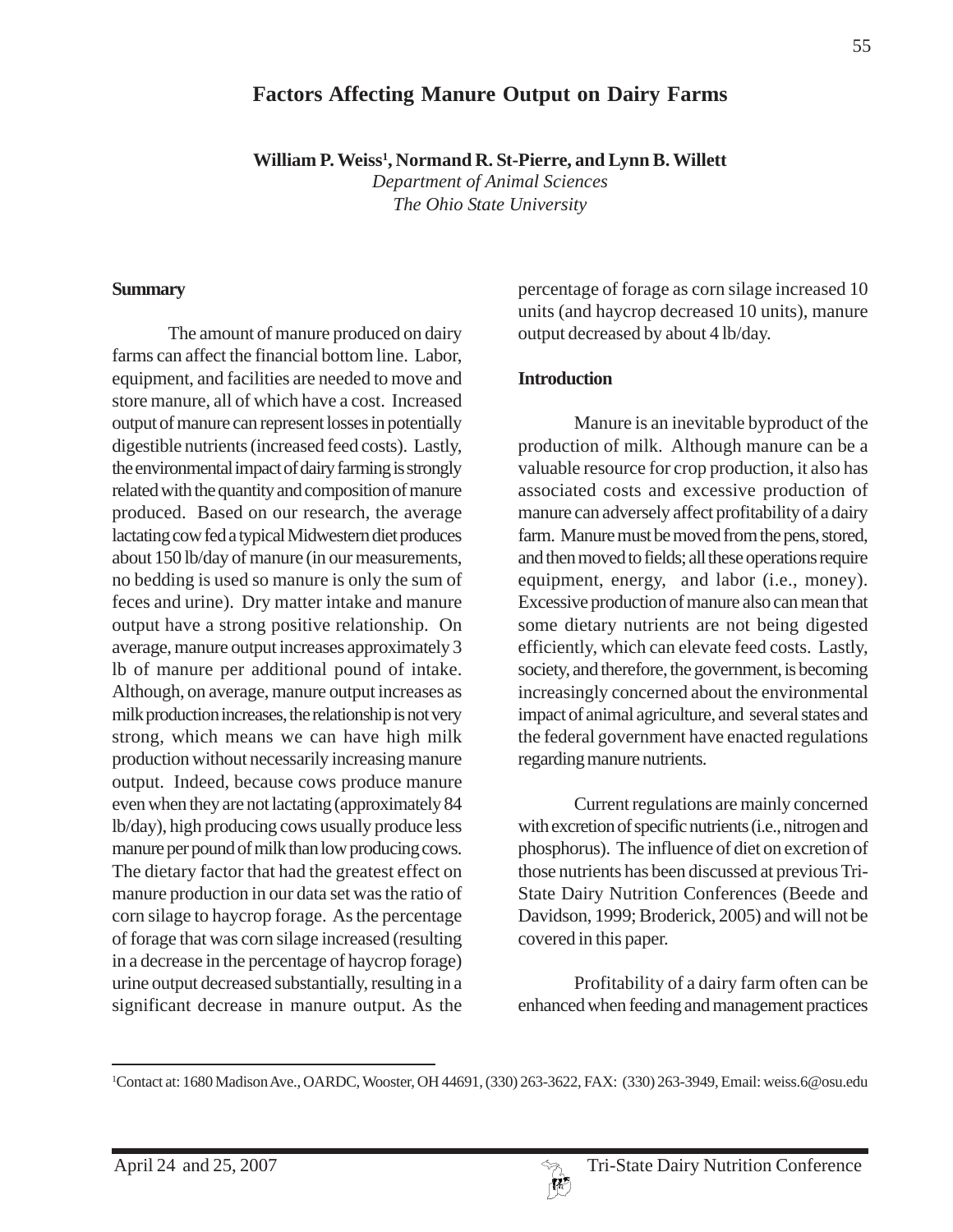are used that reduce manure production per unit of milk produced. Fortunately, diet has a substantial influence on the amount of manure excreted, and therefore, we can formulate diets that result in reduced production of manure.

### **Variability in Manure Output**

Over the last decade, our laboratory has conducted numerous experiments that involved measuring fecal and urinary output by dairy cows. The current data base contains data from 15 experiments with lactating cows (339 observations) fed 67 different diets. We also have data from one experiment with dry cows (17 cows). Measuring manure output is time-consuming and expensive. In our experiments, cows are fed the diet of interest for at least 2 weeks and then they are moved to stalls designed for total collection of feces and urine. Cows spend 4 to 6 days in those stalls and feed intake, milk production, fecal output, and urine output were measured and sampled each day. No bedding is used during these measurements; therefore, manure is comprised only of feces and urine. Descriptive statistics concerning the lactating cows (all cows used in these experiments were Holstein cows in their second or greater lactation) used in these experiments are in Table 1. The 'average cow' in our database is very similar to the 'average cow' in the Tri-state area. The diets fed were extremely diverse, but almost all diets included corn silage and/or alfalfa silage (a few diets had alfalfa hay and a few diets had orchardgrass silage). Ground, dry corn was the main source of supplemental starch and soybean meal was the main source of supplemental protein. In some experiments, diets contained soyhulls, wheat midds, distillers grains, and/or animal protein meals. Overall, this data set contained diets that are typical of those fed in the Midwest.

Our data base for dry cows is extremely limited and will not be discussed in detail. The dry cows produced an average of 23 lb of urine and 63

lb of feces for a total of 86 lb/day of manure (data not shown). Dry cow data are shown in some figures, but the data were not included in the statistical analyses.

On average, lactating cows produced about 150 lb/day of manure of which approximately 50 lb was urine and 100 lb was feces (Table 2). Output of feces, manure, and especially urine was extremely variable (Table 2). The coefficients of variation (standard deviation divided by the mean times 100) were 22, 39, and 23% for output of feces, urine, and manure. A major goal of our research program is to determine what factors account for substantial proportions of that variation.

#### **Factors Affecting Excretion of Manure**

### *Cow factors*

Dry matter intake **(DMI)** and milk production were positively correlated with manure output (Figures 1 and 2). Although the relationship between milk yield and manure output was statistically significant ( $P < 0.05$ ), Figure 1 clearly illustrates that high milk production does not necessarily mean high manure output. For cows producing approximately 100 lb/day of milk, manure output ranged from about 125 lb/day to about 250 lb/day. Conversely, cows that produced 150 lb/ day of manure had milk yields ranging from 50 to 100 lb/day. When manure output was regressed on milk yield (experiment was included in the model as a random effect), the equation was (manure and milk are in lb/day):

## [1] Manure output  $= 84 + (0.9 \text{ x milk yield})$

The dry cows were not included in this analysis but their data (open circles, Figure 1) appeared to fit the equation quite well. This equation means that, on average, a cow will produce about 84 lb of manure when she is not lactating (this has a similar connotation as a maintenance requirement),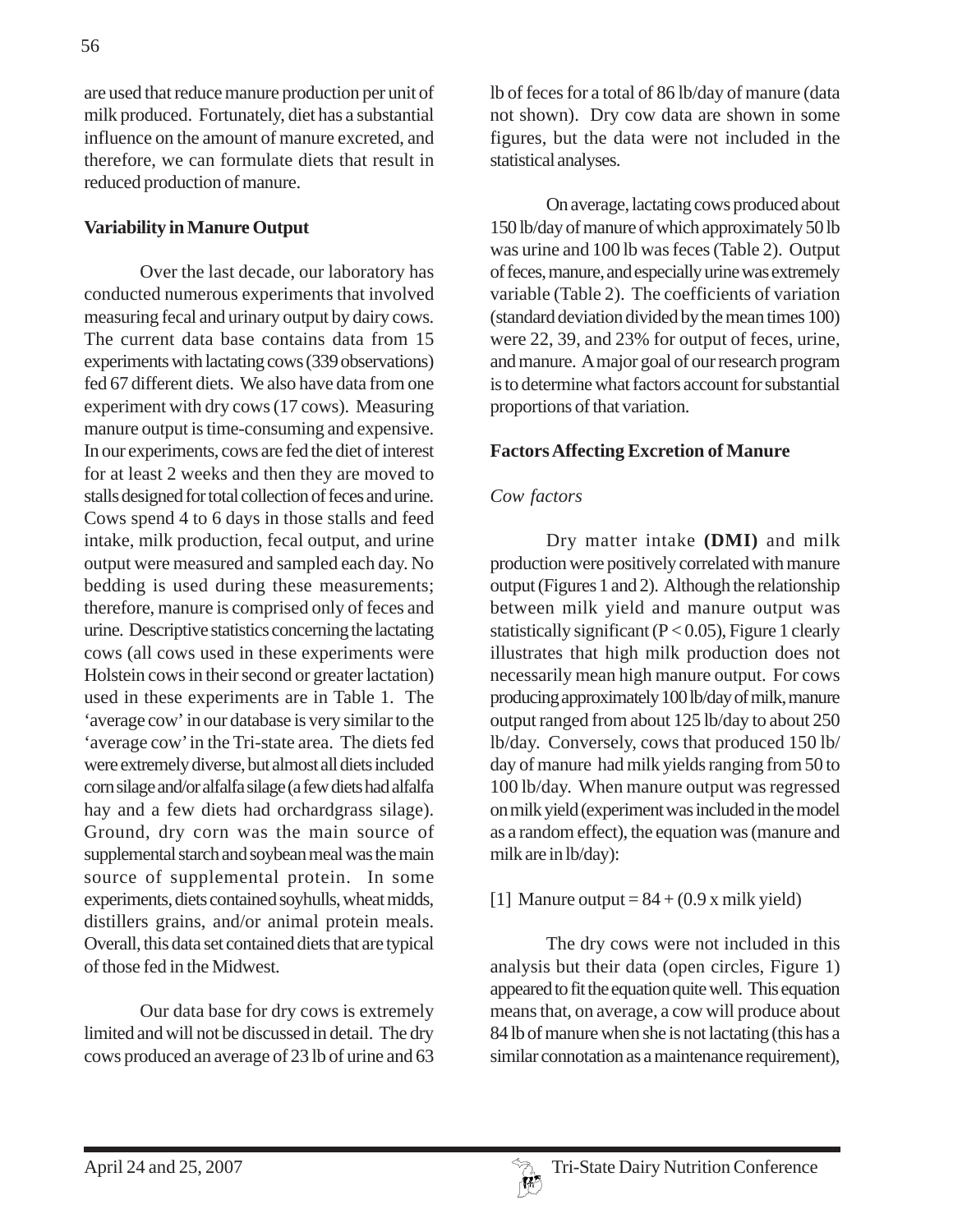and then, on average, manure output increases about 0.9 lb for every pound of milk produced. The poor fit of this equation (Figure 1) means that Equation [1] will not produce very precise estimates of manure output. Although the equation relating manure output to milk is not very precise, it illustrates an important concept. Since cows produce a substantial amount of manure even when they produce no milk, cows that have high milk yields will, on average, produce less manure per pound of milk than low producing cows. For example, a cow producing 50 lb/day of milk will produce 2.6 lb of manure per pound of milk, but a cow producing 100 lb/day of milk will produce only 1.7 lb of manure per pound of milk.

The relationship between manure output and DMI was much stronger than the relationship between milk yield and manure output. Within a certain DMI, manure output varied by about 75 lb/ day. Again, the data from the dry cows (open circles, Figure 2) were not included in the statistical analysis but appeared to fit the lactating cow equation reasonably well. The linear relationship between DMI and manure production (experiment was included as a random effect; manure and DMI are in lb/day) was:

[2] Manure output  $= -1.8 + (3.1 \times DMI)$ 

The intercept was not statistically different from 0, but animals continue to produce manure even during starvation. Therefore, the intercept from the linear relationship is not biologically accurate. A quadratic model was evaluated and also was statistically signficant:

[3] Manure output =  $47.6 + (1.0 \times DMI) + (0.022)$ x DMI2 )

Data are not available for manure output by cows that are not fed; therefore, the accuracy of the intercept in equation [3] cannot be evaluated. The other terms in the equation show that manure output increases at an increasing rate as DMI

increases. Based on Equation [2], increasing DMI from 35 to 40 lb/day results in an increase of 2.7 lb of manure per pound of increased DMI, but increasing DMI from 55 to 60 lb/day results in an average increase of 3.5 lb/day of manure per pound of increased DMI.

# *Dietary factors*

The data set we are using is a composite of several experiments that were conducted to answer a variety of questions. Therefore, diets often differ in several aspects. For example, diets with high concentrations of alfalfa silage usually have higher concentrations of potassium, soluble nitrogen, and rumen degradable protein and lower concentrations of water than diets with high concentrations of corn silage. Because of multiple differences among diets, we decided not to evaluate relationships between specific nutrients and manure output in this data set (we are finishing a large experiment that was designed to examine specific nutrients, but at this time, the experiment is not complete). Instead, we examined the effect of dietary ingredients on manure output. Using this approach, we cannot definitely state which specific nutrient (if any) causes differences in manure output, but we can determine if specific feeds are related to manure output. In our original data set (232 observations), the most important dietary variable that was related to manure output was the concentration of corn silage (expressed as a percentage of total forage). As the concentration of corn silage increased (resulting in a subsequent decrease in the percentage of haycrop forage), manure output decreased substantially (Figure 3). On average, cows fed diets in which all the forage was corn silage produced about 16% less manure (equal to about 25 lb/day) than cows fed diets with haycrop (mostly alfalfa silage) as the sole forage. Milk production was not affected by changes in forages. The preliminary analysis of the experiment we are now completing supports this relationship. In that study, cows fed a diet with 75% of the forage as corn silage (25% was alfalfa

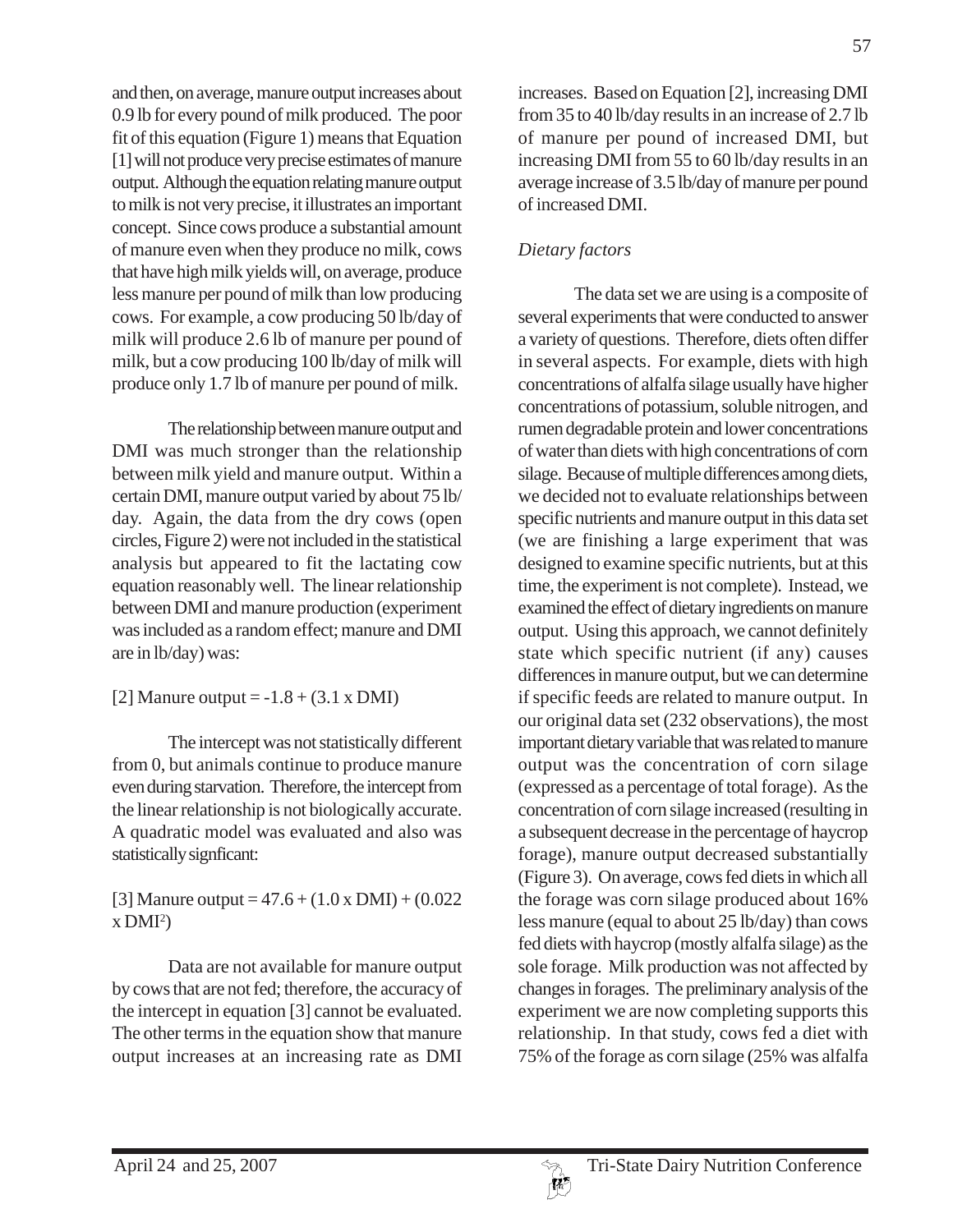silage) produced 14% less manure (165 versus 191 lb/day) than cows fed a diet with 25% of the forage as corn silage (75% as alfalfa).

The effect of the ratio of corn silage to haycrop forage on manure output was caused almost entirely by its effect on urine output. Cows fed diets with 100% of the forage as haycrop forage produced about twice as much urine per day as cows fed diets with 100% corn silage (Figure 3). The most likely reason for this effect is differences in potassium concentrations in diets. Corn silage produced at our research farm averages about 1% K and alfalfa averages about 3% K. We made no attempt to balance diets for K. Supplemental K was only added when normal ingredients did not meet NRC requirements (occurred very rarely). Therefore, diets with all the forage as alfalfa had about 1 percentage unit more K than diets with corn silage as the sole forage (because forage K concentrations are highly dependent on soil K; differences between forages will vary among farms depending on soil K). Bannink et al. (1999) showed that increasing the intake of K substantially increases urine output in dairy cows. Increasing the dietary concentrations of protein and sodium can also increase urine output (Bannink et al., 1999; Weiss and Wyatt, 2006), but compared to the effects we observed by changing the amount of corn silage in the diets, effects of sodium and protein are small.

#### **Conclusions**

The output of manure is influenced by diet, and we can formulate diets that result in good milk production with reduced manure output. The ratio of corn silage to haycrop forage has a major impact on manure production but does not have an effect on milk production when diets are balanced correctly. Feeding more corn silage and less haycrop forage should reduce manure output, but it generally does not greatly affect excretion of nitrogen and phosphorus (these are more related to concentration of protein and phosphorus in the diet).

#### **References**

Bannink, A., H. Valk, and A.M. VanVuuren. 1999. Intake and excretion of sodium, potassium, and nitrogen and the effects on urine production by lactating dairy cows. J. Dairy Sci. 82(5):1008-1018.

Beede, D.K., and J.A. Davidson. 1999. Phosphorus: Nutritional management for Y2K and beyond. Tri-State Dairy Nutr. Conf., Ft. Wayne, IN. pages 51-97.

Broderick, G.A. 2005. Feeding dairy cows to minimize nitrogen excretion. Tri-State Dairy Nutr. Conf., Ft. Wayne, IN. pages 137-152.

Weiss, W.P., and D.J. Wyatt. 2006. Effect of corn silage hybrid and metabolizable protein supply on nitrogen metabolism of lactating dairy cows. J. Dairy Sci. 89:1644-1653.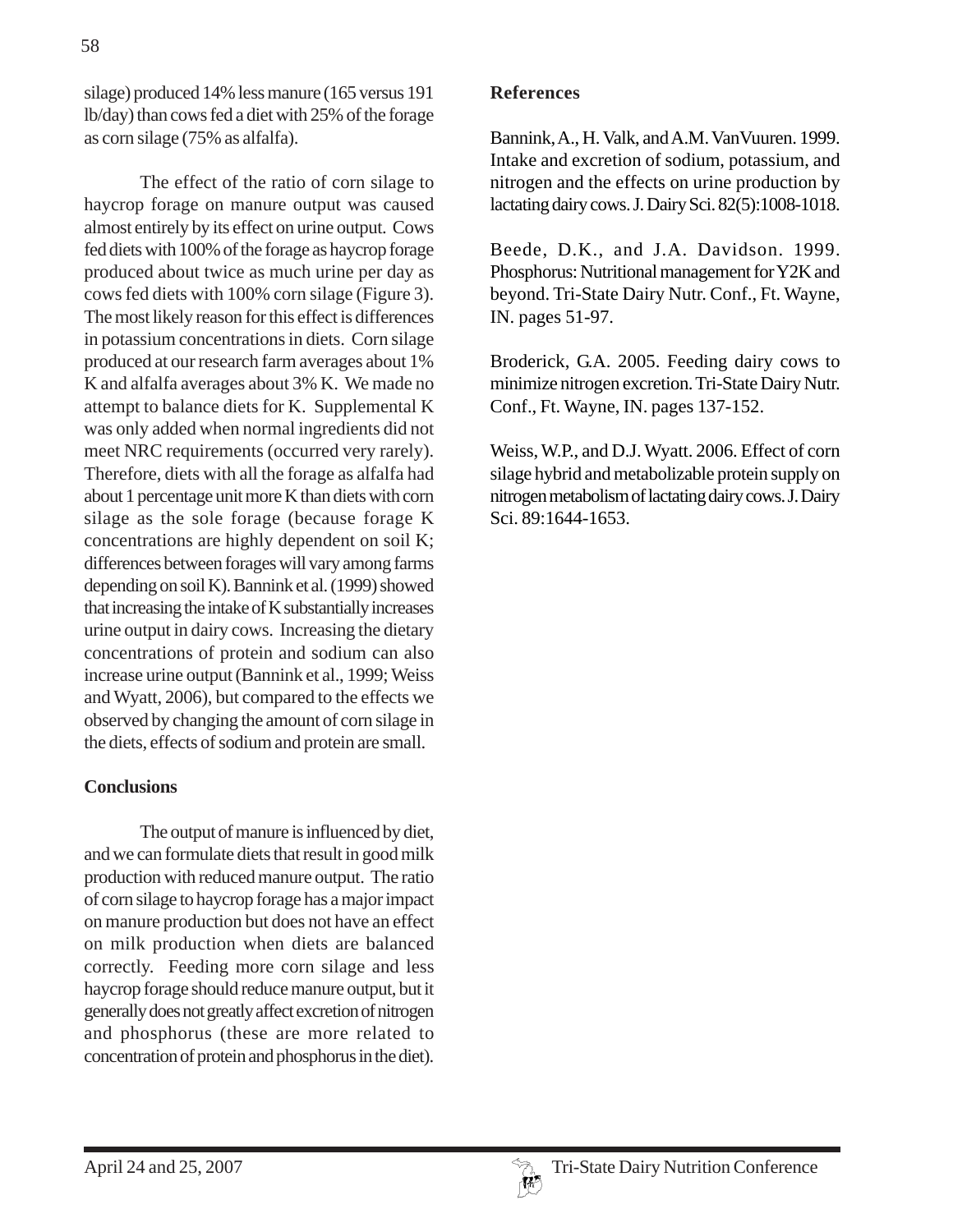|                             | Mean | SD <sup>1</sup> | Minimum        | Maximum |  |
|-----------------------------|------|-----------------|----------------|---------|--|
| Cow characteristics         |      |                 |                |         |  |
| Days in milk                | 163  | 57              | 67             | 272     |  |
| Body weight, lb             | 1331 | 141             | 906            | 1780    |  |
| Dry matter intake, lb/day   | 48.2 | 8.1             | 21.6           | 67.1    |  |
| Milk yield, lb/day          | 68.6 | 16.0            | 17.6           | 129.8   |  |
| Diet characteristics        |      |                 |                |         |  |
| Forage, % of DM             | 54   | 9               | 40             | 80      |  |
| Corn silage, % of forage DM | 59   | 35              | $\overline{0}$ | 100     |  |
| NDF, % of DM                | 33.4 | 5.1             | 24.7           | 45.8    |  |
| Crude protein, % of DM      | 16.8 | 1.6             | 10.5           | 20.9    |  |

**Table 1.** Simple statistics describing the Holstein cows and diets used in the total collection digestion trials. Data are from 15 experiments with 67 dietary treatments ( $n = 315$ ).

 ${}^{1}SD =$ Standard deviation.

**Table 2.** Production and characteristics of manure from lactating Holstein cows. Data are from 15 experiments with 67 dietary treatments ( $n = 315$  except as noted).

|                         | Mean  | SD <sup>1</sup> | Minimum | <b>Maximum</b> |  |
|-------------------------|-------|-----------------|---------|----------------|--|
| Wet feces, lb/day       | 98.5  | 21.8            | 38.9    | 169.8          |  |
| Urine, lb/day           | 52.4  | 20.2            | 18.5    | 137.7          |  |
| Manure, lb/day          | 150.9 | 35.1            | 59.6    | 249.7          |  |
| Manure composition      |       |                 |         |                |  |
| $DM^2$ , %              | 12.5  |                 | 8.2     | 15.1           |  |
| Urine, % of wet weight  | 34.1  | 7.8             | 16.5    | 62.4           |  |
| $N^3$ , % of wet weight | 0.59  | 0.07            | 0.38    | 0.80           |  |
| $P^3$ , % of wet weight | 0.077 | 0.017           | 0.028   | 0.12           |  |

 ${}^{1}SD =$  Standard deviation.

2 Dry matter calculated using measured DM concentration of feces and assuming urine contained 4% DM. 3 Number of observations for N was 202 and 161 for P.

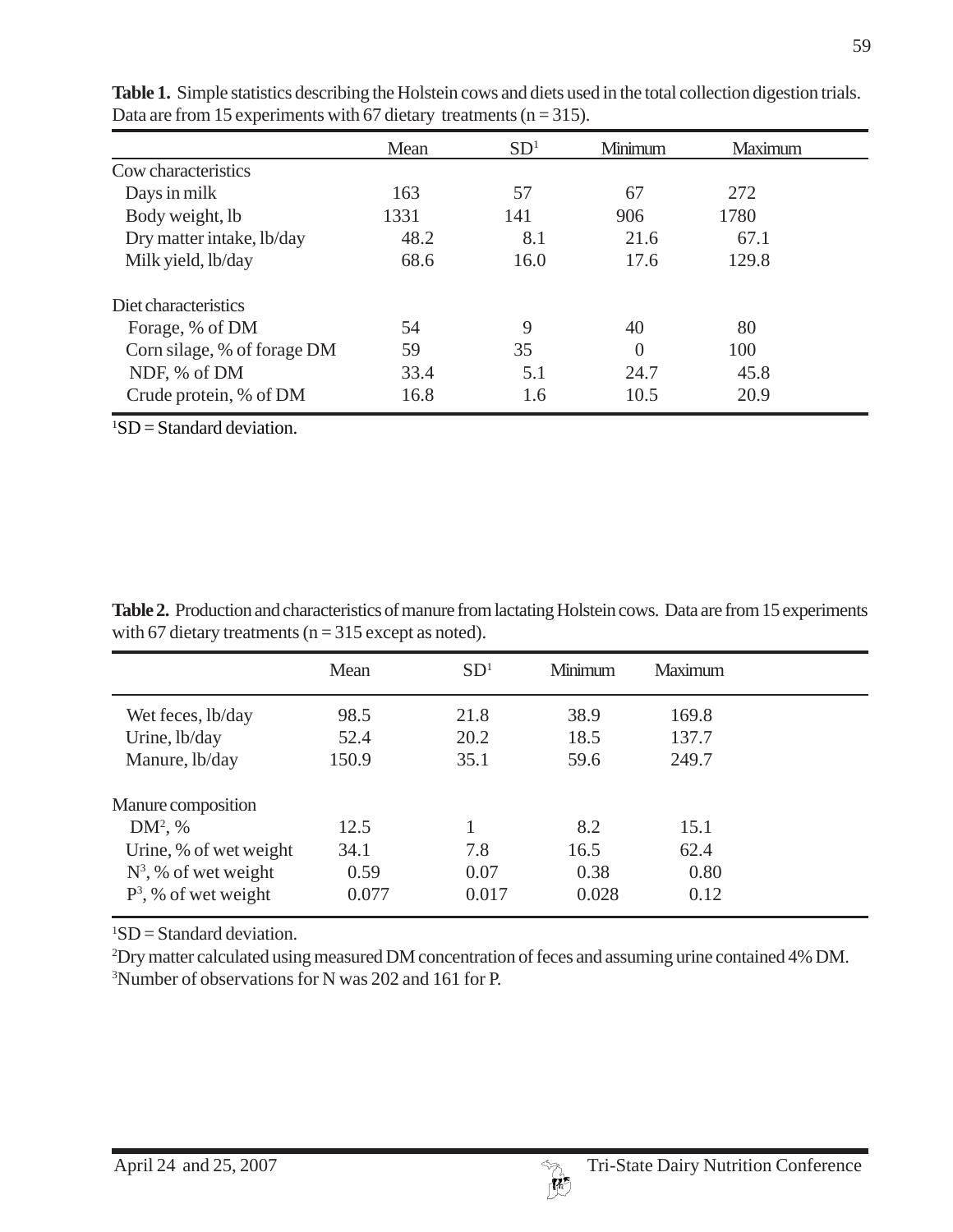

**Figure 1.** Relationship between milk production and manure (feces plus urine) output. The open symbols at 0 milk yield are data from dry cows. Dry cow data were not included in the regression analysis. Overall, manure output increased as milk yield increased, but the relationship was not very strong.

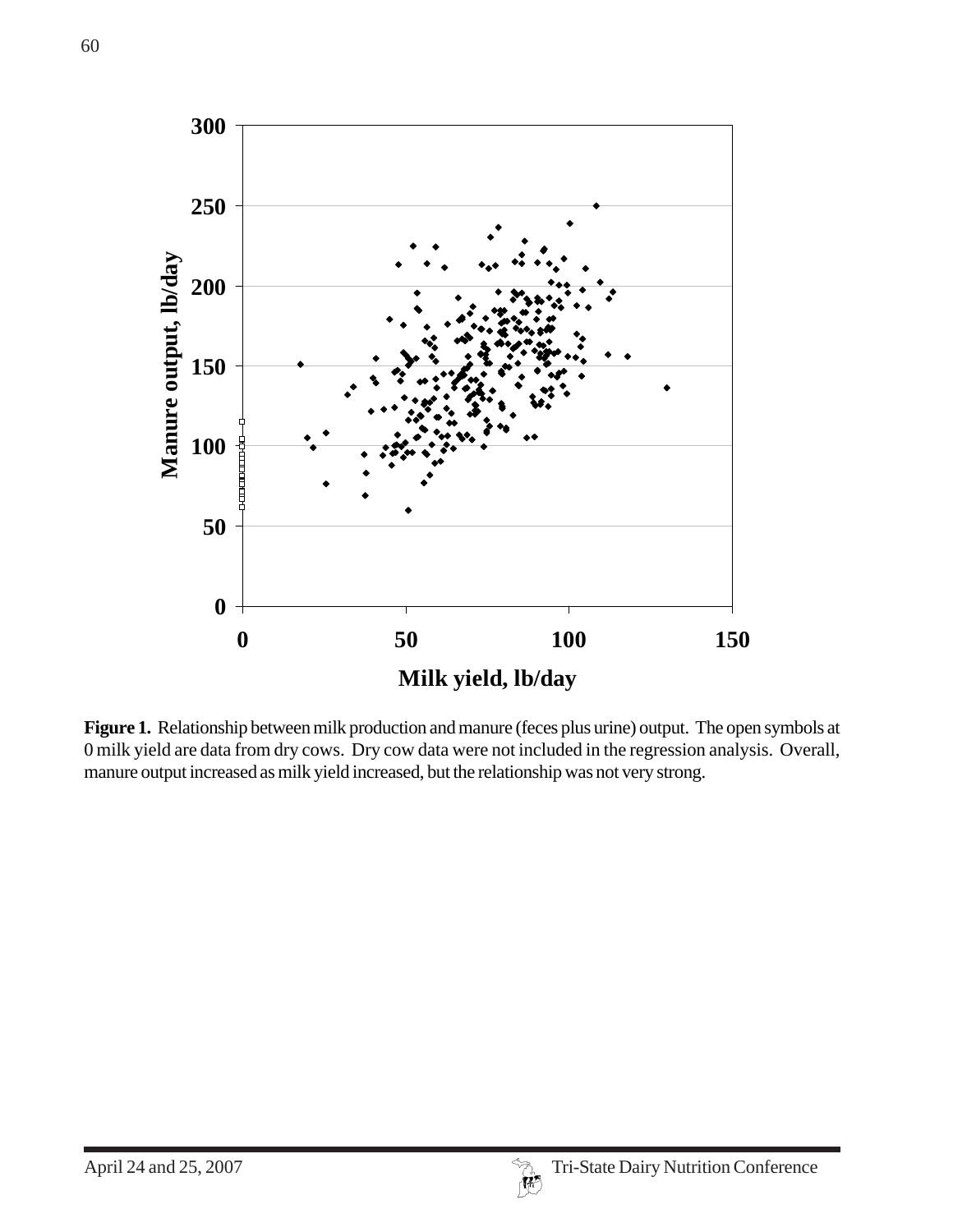

**Figure 2.** Relationship between dry matter intake and manure production. Open symbols represent data from dry cows and were not included in the regression analysis.